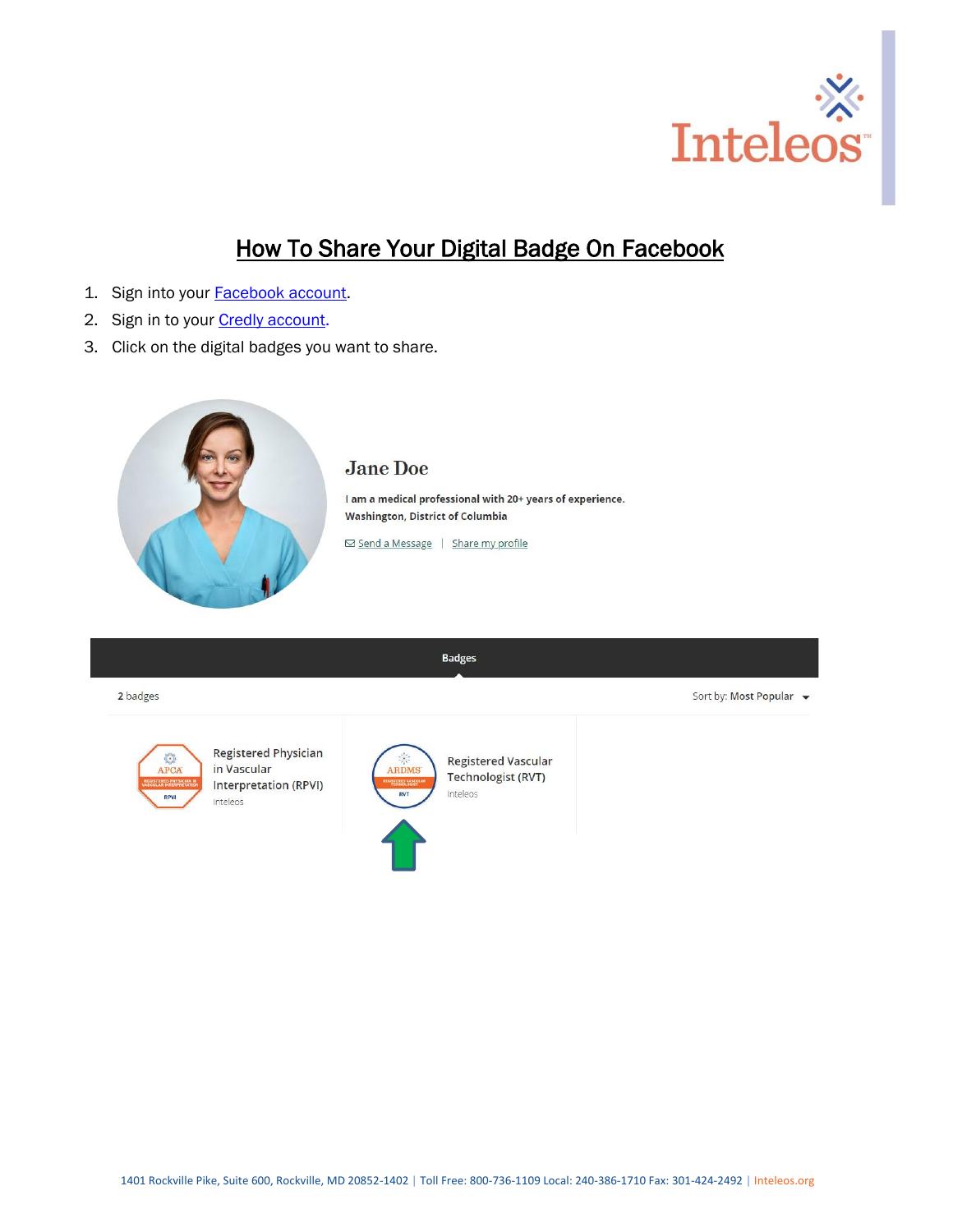

4. Once you click the badge you want to share, you will be navigated to the description page for your badge. Click the Share button in the upper righthand corner.

| This badge was issued to Jane Smith on 31 March 2021.     | <b>Share</b><br>0.0.0                                                                                                                                                                                                                                                                                                                                                                                                                                                                |
|-----------------------------------------------------------|--------------------------------------------------------------------------------------------------------------------------------------------------------------------------------------------------------------------------------------------------------------------------------------------------------------------------------------------------------------------------------------------------------------------------------------------------------------------------------------|
| ARDI<br><b>REGISTERED VASCULAR</b><br><b>TECHNOLOGIST</b> | Registered Vascular Technologist (RVT)<br><b>Issued by Inteleos</b><br>The Registered Vascular Technologist (RVT) certification raises the standard of vascular ultrasound<br>practice worldwide and promotes best practices for enhanced patient safety. It is designed to<br>certify medical professionals in the vascular ultrasound field. By earning the RVT certification,<br>healthcare professionals gain a critical edge in promoting public safety in vascular ultrasound. |
| <b>RVT</b>                                                | <b>Skills</b><br>American Registry For Diagnostic Medical Sonography (ARDMS)<br><b>Patient Care And Safety</b>                                                                                                                                                                                                                                                                                                                                                                       |
| <b>Type: Certification</b>                                | <b>Quality Assurance In Vascular Imaging</b><br><b>Registered Vascular Technologist (RVT)</b>                                                                                                                                                                                                                                                                                                                                                                                        |

5. You will then be navigated to Share Your Badge page. From here click on the Facebook icon.



## Share your badge.

Broadcast your achievement to friends and colleagues to get the recognition you deserve.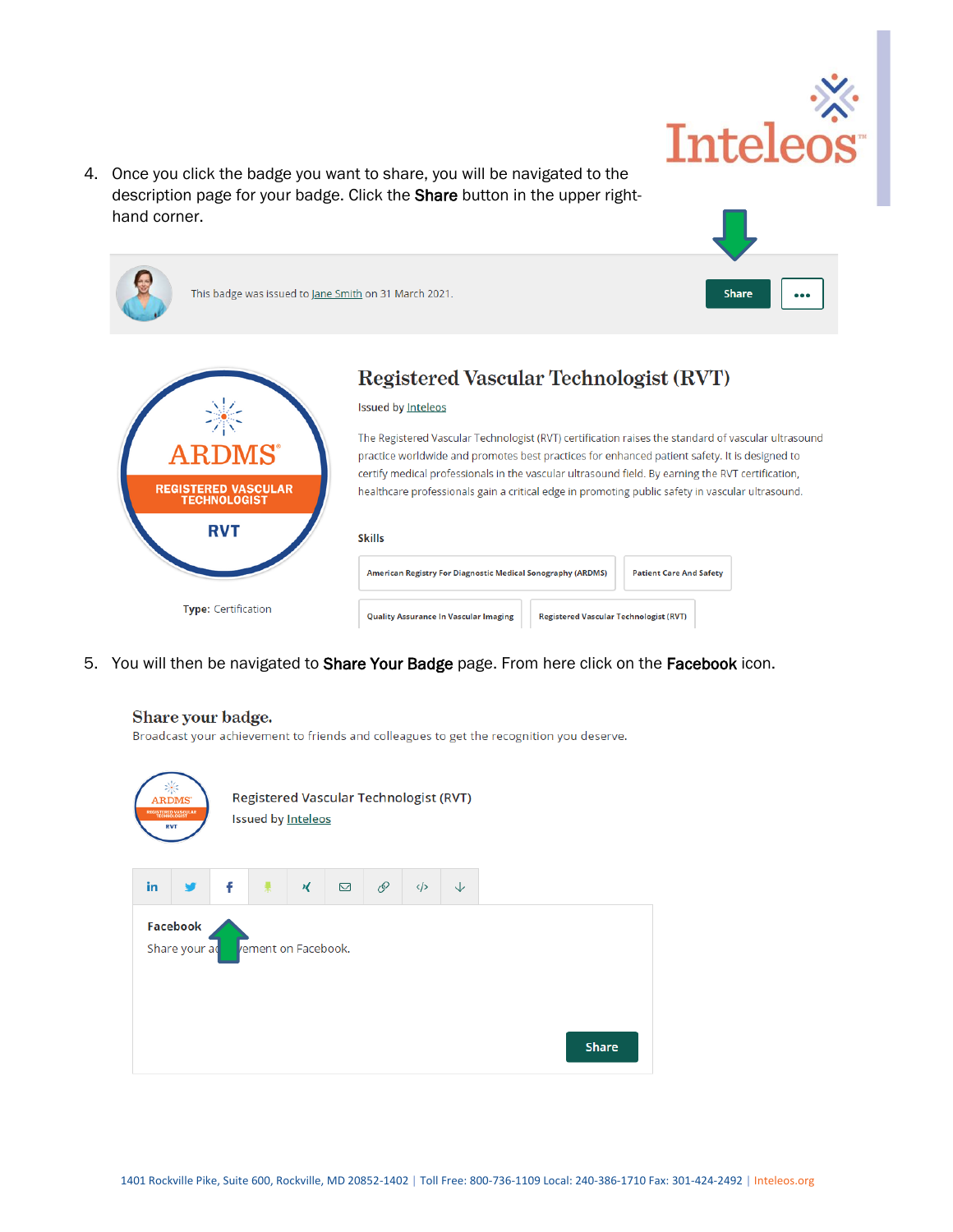6. You will be asked where you want to share your digital badge. Select the option that is best for you.





7. Provide a summary of your achievement for your digital badge in the post to your timeline. Click the Post to Facebook button.



8. Your digital badge will now be shared on your Facebook timeline.